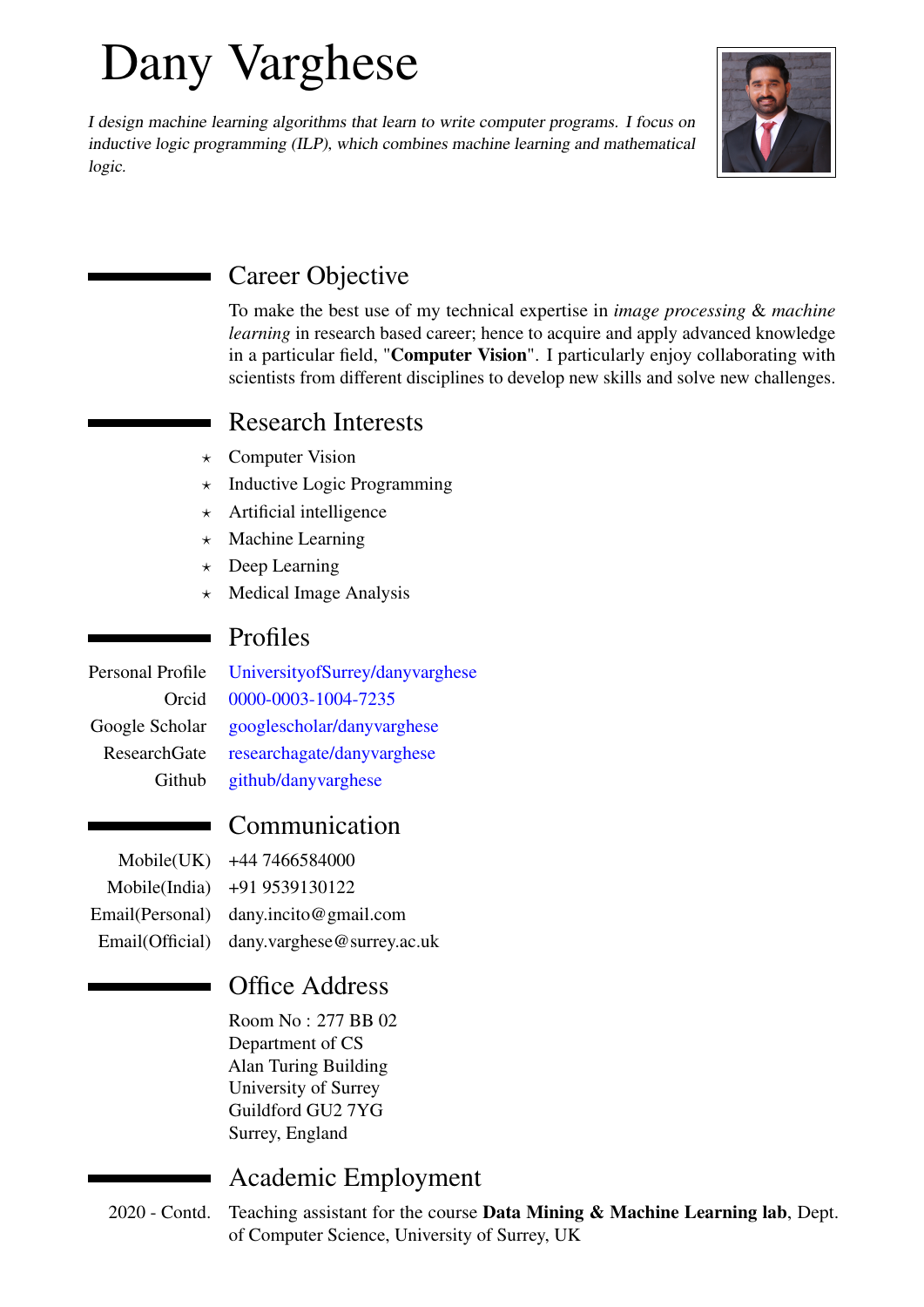- 6 Months Teaching assistant for the course Natural Language Processing, Dept. of Computer Science, University of Surrey, UK
- 4 year, 3 Months Assistant Professor in Department of CSE at *Jyothi Engineering College (NBA & NACC Accredited), Cheruthuruthy, Kerala, India* (August, 2015 - November, 2019)
	- 5 Months Guest Lecturer in *Government Engineering College*, Thrissur, Kerala, India (July, 2013 - November, 2013)
		- 2 Years Guest Lecturer in *Impulse Technologies & Solutions*, Thrissur, Kerala, India (May 2013 - February, 2015)
			- 2 year Guest Lecturer for *PHP & MySql* in *Impulse Technologies & Solutions*, Thrissur, Kerala, India (May 2013 - February 2015)

#### Academic Credentials

- 2020–Contd. Post graduate researcher(Ph.D.), Dept. of Computer Science, University of Surrey, England, UK, Awarded Vice-Chancellor's fellowship.
	- 2013–2015 M.Tech in *Computer Science & Engineering* (First Class with Distinction), University of Calicut, Jyothi Engineering College, Cheruthurthy, Thrissur, Kerala, India, *CGPA – 8.29* .
	- 2009–2013 B.Tech in *Computer Science & Engineering* (First Class), University of Calicut, Jyothi Engineering College, Cheruthurthy, Thrissur, Kerala, India, *CGPA – 7.86* .
	- 2007–2009 HSE in *Computer Science & Engineering* , St.Thomas HSS, Thope, Thrissur, Kerala, India, *Percentage – 81.66* .

Java, India Options Software's Private Limited , Thrissur, Grade – A.

#### Awards

- $\star$  Vice-Chancellor's Fellowship, University of Surrey
- $\star$  Over all academic topper during M. Tech
- $\star$  Awarded Gold Medal for the topper in Department Computer Science & Engineering during M. Tech
- $\star$  Diamond Ring award winner for best over all student of Jyothi Engineering College during B.Tech

## Responsible Positions Held

- $\star$  Ethics Committee Member, University of Surrey, Guildford, UK
- $\star$  Reviewer, Medical Image Analysis ELSEVIER, An official journal of the MICCAI Society(The Impact Factor of this journal is 8.545, ranking it 6 out of 134 in Radiology, Nuclear Medicine & Medical Imaging)
- $\star$  Reviewer, Computer Vision and Image Understanding ELSEVIER, (The Impact Factor of this journal is 3.876, ranking it 69 out of 273 in Engineering, Electrical  $\&$ Electronic)
- $\star$  Editorial Board Member "Revista Review Index Journal of Multidisciplinary"(ISSN 2583-0031)
- $\star$  Editorial Board Member "Techno Review Journal of Technology and Management"(ISSN 2583-0716)
- $\star$  Editorial Board Member "Research Review International Journal of Multidisciplinary"(ISSN 2455-3085)
- ? Reviewer, The 3 *rd* International Conference on Machine Learning and Intelligent Systems (MLIS 2021)
- \* Reviewer, Doctoral College Conference, University of Surrey, UK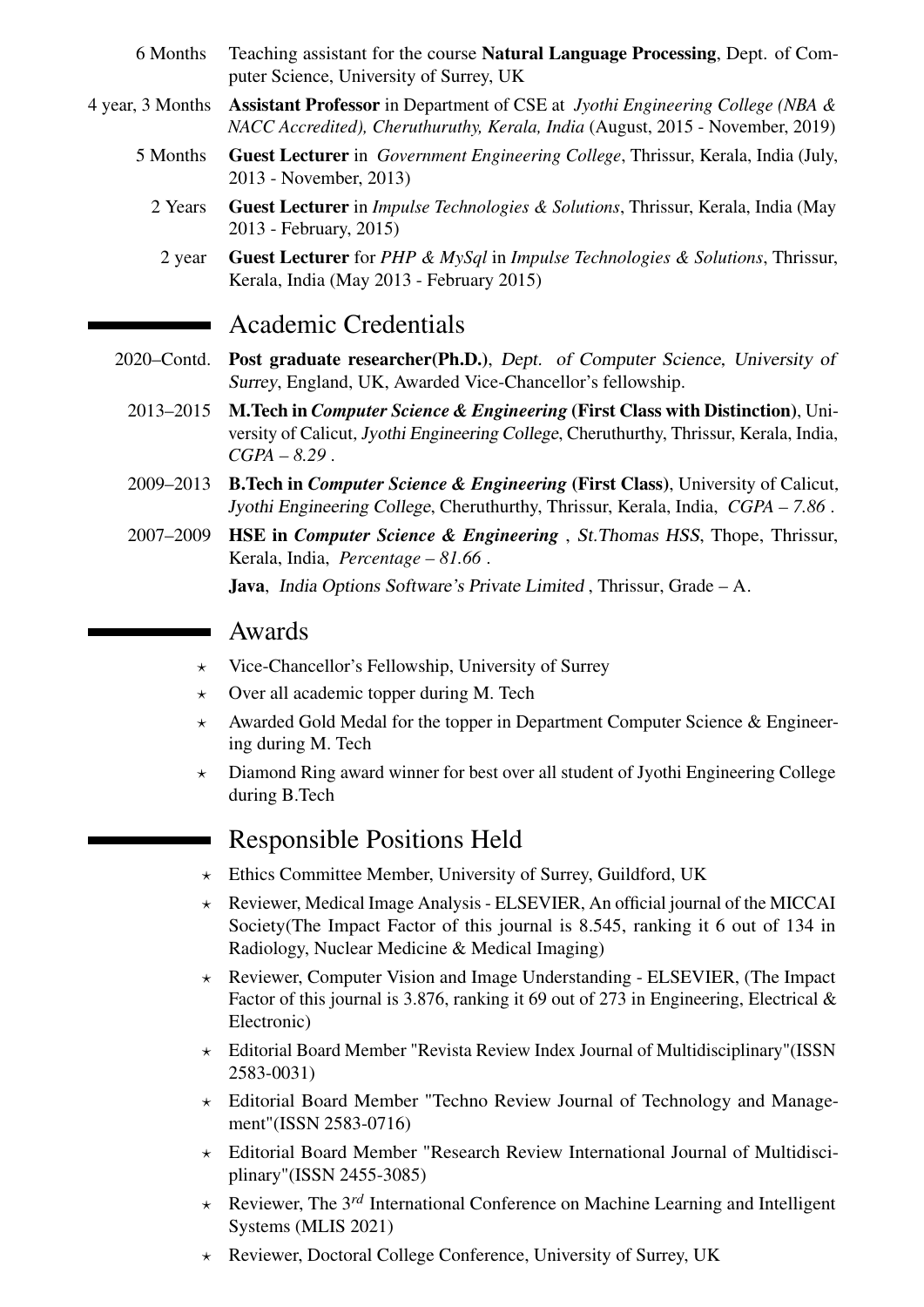- ? Program Support Member,25th European Symposium on Research in Computer Security (ESORICS) 2020, University of Surrey, Guildford, UK
- $\star$  Mentor, STARS Mentoring Scheme, University of Surrey, Guildford, UK
- \* Workshop Convenor, "Ideas to Execution for Entrepreneurs" conducted by IIT Delhi in Kerala region.
- $\star$  Secretary of Institution of Engineers, Student chapter
- $\star$  Editor, College Magazine
- $\star$  College union member
- ? Head of Entrepreneurs Development Cell, Jyothi Engineering College, Thrissur, Kerala

#### Industrial Experience

- 5 Months Project Trainee at *Technical Business Incubator (TBI)* of Jyothi Engineering College, extension of *Techno-Park*, Trivandrum, Kerala, India
	- 2 year PHP project leader in Impulse technologies & Solutions, Thrissur,Kerala, India
	- 1 Month Internship at 24@nxt, software solution company, Thrissur,Kerala, India

#### Selected Talks

- $\star$  Invited Speaker at Government Polytechnic College, Thrissur, Kerala, India during the Induction Program for the batch 2021-2024
- $\star$  Introduction to Python for UG students of India
- $\star$  PHP & HTML Introduction for B.Tech Students
- $\star$  Latex introduction for B.Tech & M.Tech Students

#### Masters Thesis

Title *Single Image Super Resolution*

Duration 10 Months

Environment Matlab, OpenCV, Scilab, R

Description In this thesis we present a novel method for single image super-resolution. Instead of imposing sophisticated edge priors , we use a simple but effective covariance function to capture the local structure of each pixel through the Gaussian process regression. In addition, by using a non-parametric Bayesian model, the prediction process is able to adapt to different edges in the local image patch instead of setting a general parameter learnt from a large num- ber of images. The experimental results show that our method can produce sharp edges with minimal artefacts.

## Major Under Graduate Projects Guided

- $\star$  A Comparative Study on FCM and KFCM (Machine Learning)
- $\star$  Detection of Malaria from blood cell samples (Image)
- $\star$  Cardiac Disease Classification (Machine Learning)
- $\star$  A Comparative Study on TSP Implementation using Nature-Inspired Meta-heuristic Algorithms
- $\star$  Reconstruction of Shredded Documents (Image)

#### Research Works & Post Graduate Research Projects Guided

Title *An Incremental Semi-Supervised Approach For Visual Domain Adaptation*